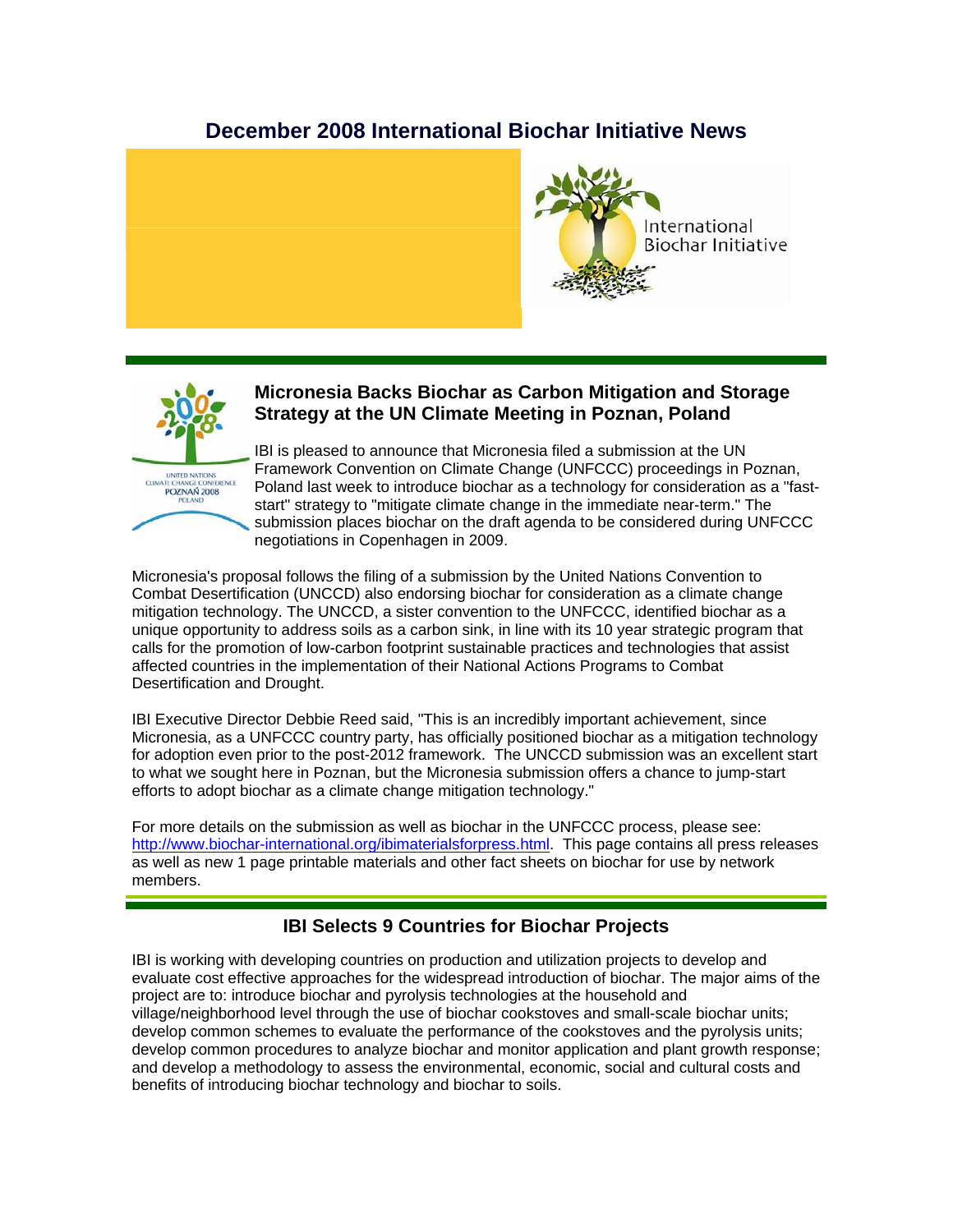After reviewing the many proposals, IBI increased the number of initial country projects from six to nine. The first set of projects will take place in Belize, Cameroon, Costa Rica, Chile, Egypt, India, Kenya, Mongolia, and Vietnam. Project descriptions and more information can be found on the IBI website at:

http://www.biochar-international.org/projectsandprograms/9countryprojects.html.

Updates will be posted as the work progresses in each project.

# **Upcoming Regional IBI Conference of North America: August 9 - 12, 2009**



The Regional Conference of the IBI Americas Region is planned for August 9 - 12, 2009 at the University of Colorado, Boulder CO, USA. The Center for Energy and Environmental Security (CEES) at the Colorado Law School will host the event. Tours will be available to the US National Renewable Energy Laboratory (NREL) and the three Colorado Universities actively engaged in alternative energy and sustainability research.

More information on the conference, registration, and lodging options are posted on the conference website at: Americas Regional Conference August 2009. Additionally, the site has information on a call for abstracts covering all aspects of biochar from scientists, engineers, users, producers, students, policy analysts, and policy makers. The deadline for submission is March 21, 2009, notification of acceptance will be provided by April 21, 2009.

Sponsorship interests as well as other questions are welcome and should be sent to biochar@colorado.edu.

### **IBI and Biochar in the News**

The last month has seen a ramp up in major media coverage for biochar and the International Biochar Initiative. IBI's presence in Poznan, Poland for the UN climate talks and the successes there generated some of this coverage. Much of the news coverage we are now seeing comes from the steady efforts of individuals in the IBI network telling the story of biochar and the successes of particular projects. Here is a quick roundup of biochar in the news:

#### **Farm and Trade News**

http://fw.farmonline.com.au/news/state/forestry/general/oil-mallee-plan-released/1364777.aspx 11-19-08, Farm News Online, Oil Mallee Plan Released - Australian Forestry Minister Terry Redman announces a plan for the oil mallee industry that includes biochar.

http://www.guardian.co.uk/environment/ethicallivingblog/2008/nov/21/organics-carbonemissions 11- 21-08, The Guardian, Finding a Solution to Soil's Carbon Problem - blogger Bibi van der Zee reports on the Soil Association conference, saying "If you'd told me a week ago that I would spend two days listening to people talk about soil carbon sequestration (and be gripped by it!) I would have laughed in your face."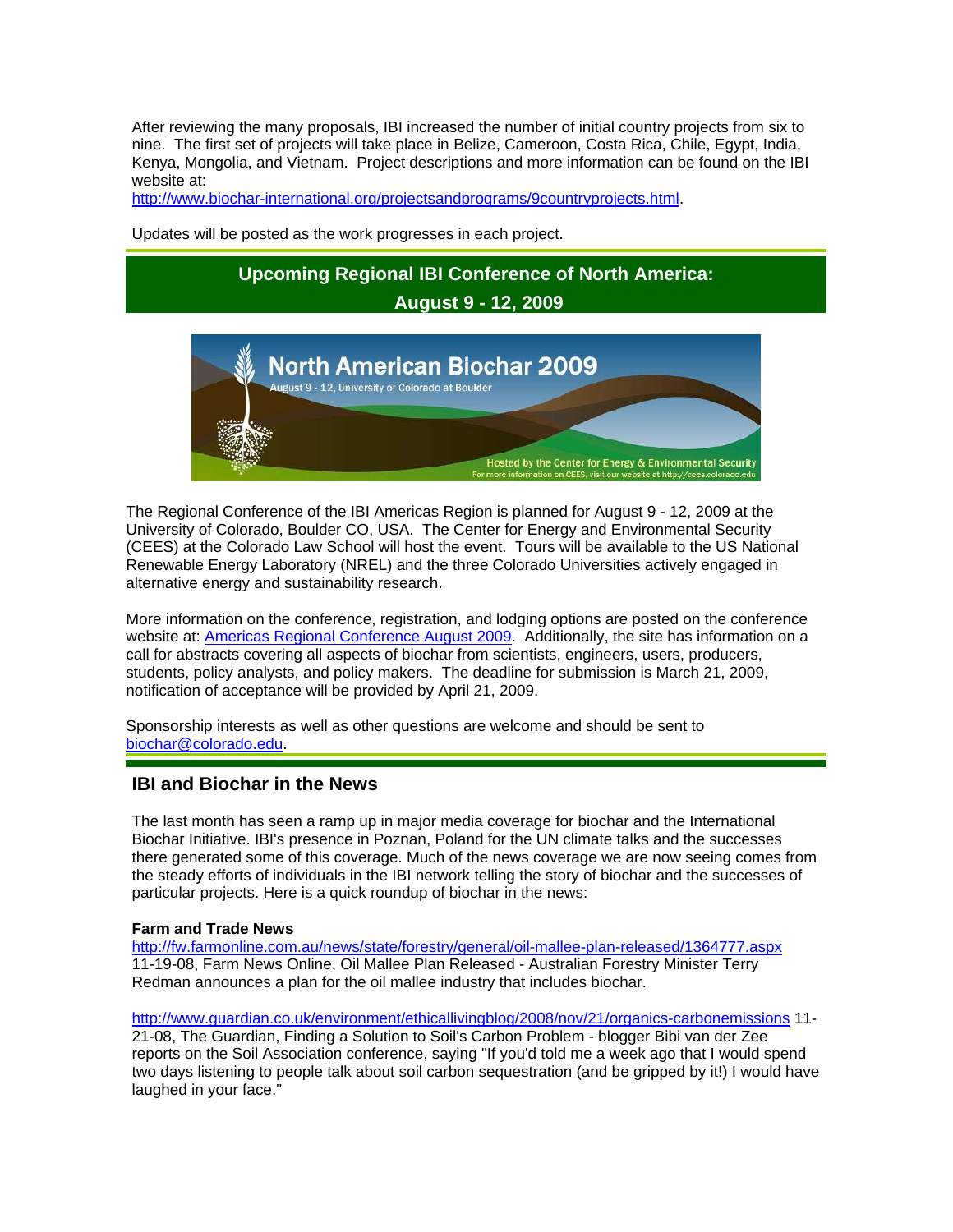#### http://www.wickedlocal.com/orleans/fun/entertainment/dining/x776455263/

11-21-08, Wicked Local Orleans, Backyard Grower Preserves Eastham Turnip Tradition. A Cape Cod organic grower uses biochar to produce impressive heirloom turnips.

#### http://southeastfarmpress.com/news/agricultural-research-1128/

11-26-08, Southeast Farm Press, Manure Shows Promise for On-Farm Fuel. Summary of a US Agricultural Research Service (ARS) study on producing biochar and other products from manure.

#### http://cornandsoybeandigest.com/corn/black\_gold\_soil\_1108/

11-30-08, The Corn and Soybean Digest , Black Gold - Susan Winsor's article is a general information piece on biochar and soil carbon that quotes scientists Bruno Glaser, David Laird and Johannes Lehmann.

#### http://www.biomassmagazine.com/article.jsp?article\_id=2217

December 2008 Issue, Biomass Magazine, New Zealand Company Converts Wood to Charcoal. Anna Austin tells us of a new "microwave-assisted pyrolysis" technique called "Black Phantom," developed by New Zealand-based Carbonscape Ltd.

#### http://www.theobserver.ca/ArticleDisplay.aspx?e=1325256

12-02-08, The Observer, Plant Targets Farm Waste. Report on University of Western Ontario's launch of a pilot plant to turn agricultural waste into useful products, including biochar.

#### **Top Tens**

http://www.guardian.co.uk/environment/2008/nov/27/renewableenergy-energy

11-27-08, The Guardian, The 10 Big Energy Myths. Businessman and climate-change commentator Chris Goodall has written a book called Ten Technologies to Save the Planet. Biochar is one of them and it commands a whole chapter in the book. This article is Goodall's summary of his book.

#### http://www.newscientist.com/article/dn16179-ten-ways-to-save-the-world.html

12-02-08, New Scientist, Ten Ways to Save the World. Journalist Tamsin Osborne provides this summary of Chris Goodall's book.

#### **Time Magazine**

#### http://www.time.com/time/magazine/article/0,9171,1864279,00.html

12-04-08, Time, Carbon: The Biochar Solution. Lisa Abend produced a report on biochar, its origins in the Amazon and on IBI's recently profiled practitioner, Josh Frye, who is making biochar from chicken manure. The article quotes Bob Hawkins of Eprida, and scientists Tim Flannery, Dominic Wolfe and Johannes Lehmann. A letter has been sent to the editor to correct some inaccuracies in the article.

#### **Projects and Initiatives**

#### http://www.thestar.com/article/548658

12-06-08, The Toronto Star, A 'revolutionary' remedy for global warming. Reporter Peter Gorrie has a story on the inaugural meeting of the Canadian Biochar Initiative: "Next week, as 10,000 delegates in Poland wrap up another inconclusive United Nations conference on climate change, a small group will gather in Montreal to try to actually do something about the problem."

#### http://www.chron.com/disp/story.mpl/headline/metro/6158073.html

12-10-08, Houston Chronicle, Team from Rice wins \$10,000 in 'Recycle Ike' Contest. Carolyn Feibel reports that a team of students and scientists from Rice University has won a \$10,000 prize for finding a way to use all the wood waste generated by hurricane Ike. The winning idea is biochar. The Rice team will use the money to build a pilot bioreactor for making biochar.

**Poznan**